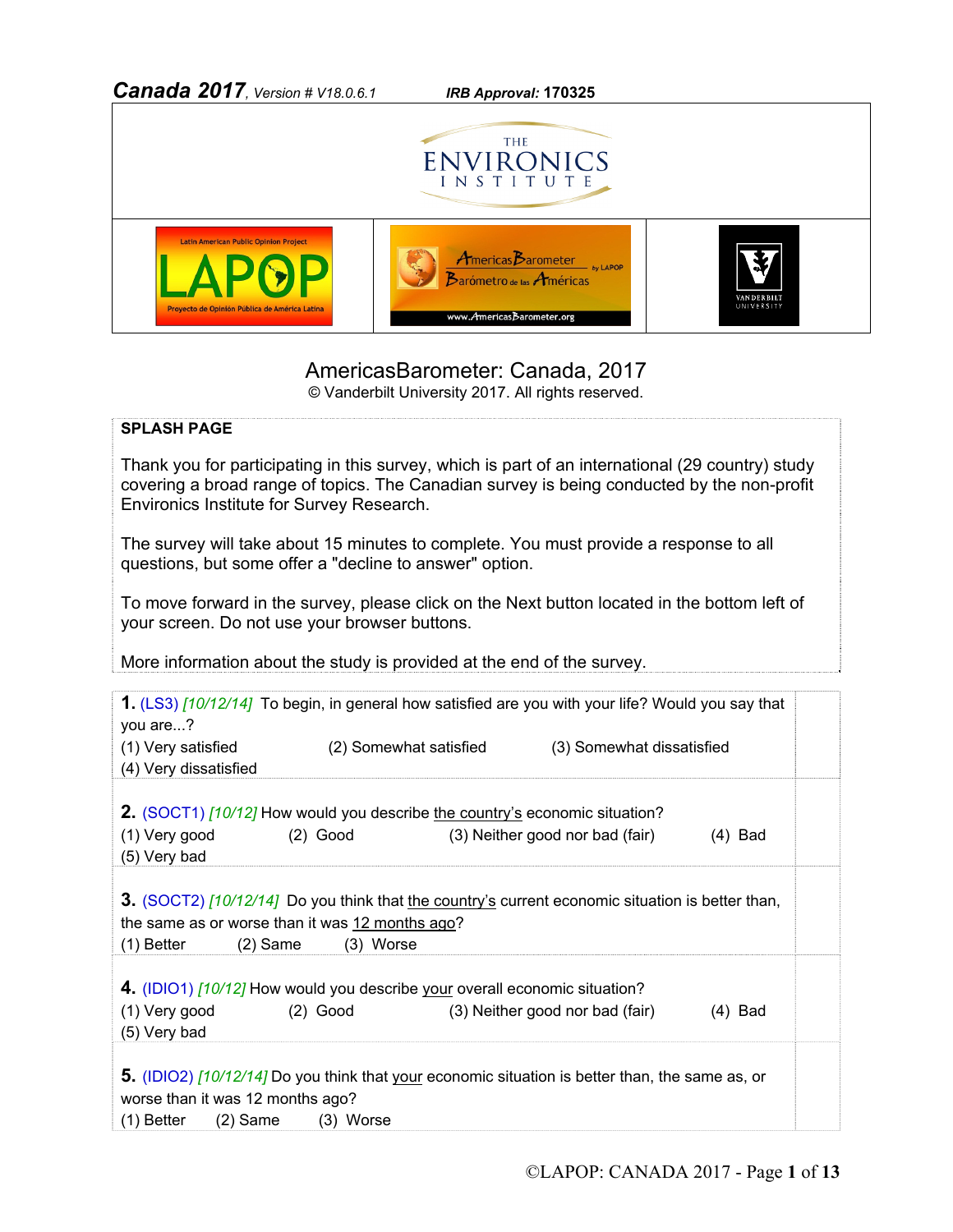**11**. (IT1) *[06/08/10/12/14]* And speaking of the people from around where you live, would you say that people in your community are very trustworthy, somewhat trustworthy, not very trustworthy or untrustworthy...?

(1) Very trustworthy (2) Somewhat trustworthy (3) Not very trustworthy (4) Untrustworthy

**12.** (L1) *[12/14]* Now, to change the subject...The following scale goes from left to right, where "1" means LEFT and "10" means RIGHT. Nowadays, when we speak of political leanings, we talk of those on the left and those on the right. In other words, some people sympathize more with the left and others with the right.

According to the meaning that the terms "left" and "right" have for you, and thinking of your own political leanings, where would you place yourself on this scale?

|      | c | ∽<br>J | ⌒ |  |       | Decline to answer<br>(888888) |
|------|---|--------|---|--|-------|-------------------------------|
| Left |   |        |   |  | Diahi |                               |

**13.** (WWW1) *[14]* Talking about other things, how often do you use the internet?

(1) Daily

- (2) A few times a week
- (3) A few times a month
- (4) Rarely
- (5) Never

| 14. (GI0) [10/12/14] About how often do you pay attention to the news, whether on TV, the |                                    |                                        |  |           |
|-------------------------------------------------------------------------------------------|------------------------------------|----------------------------------------|--|-----------|
|                                                                                           | radio, newspapers or the internet? |                                        |  |           |
| (1) Daily                                                                                 | (2) A few times a week             | $(3)$ A few times a month $(4)$ Rarely |  | (5) Never |

|                | 15. (PROT3) [10/12/14] In the last 12 months, have you participated in a demonstration or |  |
|----------------|-------------------------------------------------------------------------------------------|--|
| protest march? |                                                                                           |  |
| $(1)$ Yes      | $(2)$ No                                                                                  |  |

| months?                                                                                       | 18. (VIC1EXT) 06/08/10/12/14] Now, changing the subject, have you been a victim of any<br>type of crime in the past 12 months? That is, have you been a victim of robbery, burglary,<br>assault, fraud, blackmail, extortion, violent threats or any other type of crime in the past 12 |              |  |
|-----------------------------------------------------------------------------------------------|-----------------------------------------------------------------------------------------------------------------------------------------------------------------------------------------------------------------------------------------------------------------------------------------|--------------|--|
| $(1)$ Yes [Continue] $(2)$ No [Skip to INFRAX]<br>(888888) Decline to answer [Skip to INFRAX] |                                                                                                                                                                                                                                                                                         |              |  |
| 12 months?                                                                                    | 19. (VIC1EXTA) [10/12/14] How many times have you been a crime victim during the last                                                                                                                                                                                                   |              |  |
| [fill in number]                                                                              | (888888) Decline to answer                                                                                                                                                                                                                                                              | (999999) N/A |  |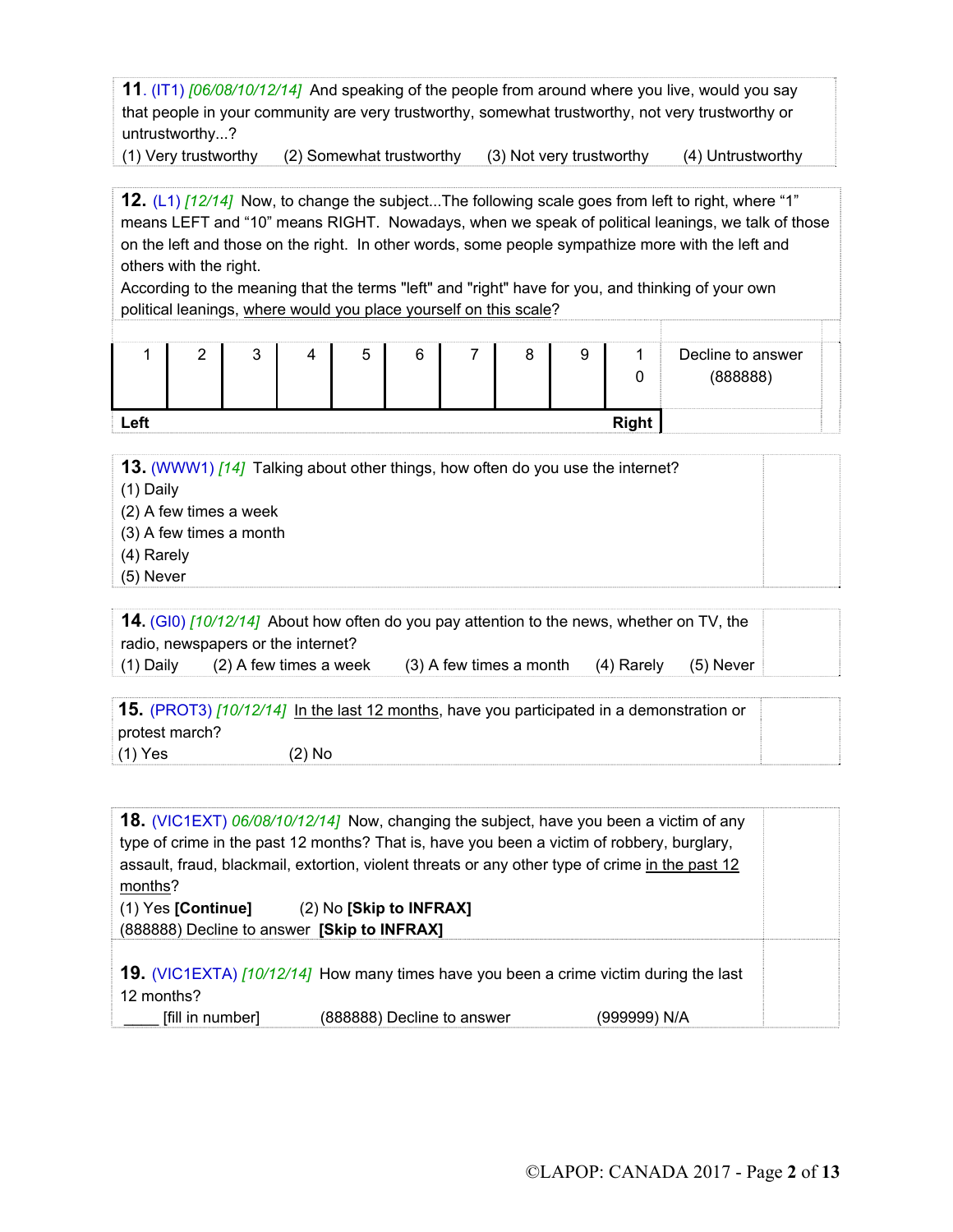| 23. (INFRAX) [14] Suppose someone enters your home to burglarize it and you call the<br>police. How long do you think it would take the police to arrive at your house on a typical<br>day around noon?<br>(1) Less than 10 minutes<br>(2) Between 10 and 30 minutes<br>(3) More than 30 minutes and up to an hour<br>(4) More than an hour and up to three hours<br>(5) More than three hours<br>(6) There are no police/they would never arrive                              |  |
|--------------------------------------------------------------------------------------------------------------------------------------------------------------------------------------------------------------------------------------------------------------------------------------------------------------------------------------------------------------------------------------------------------------------------------------------------------------------------------|--|
| 24. (INFRA3) [NEW] Suppose now that you are in your house and you experience a very<br>serious injury and need immediate medical attention. How long do you think it would take<br>you, by the fastest means, to get to the nearest medical centre or hospital?<br>(1) Less than 10 minutes<br>(2) Between 10 and 30 minutes<br>(3) More than 30 minutes and up to an hour<br>(4) More than an hour and up to three hours<br>(5) More than three hours<br>(6) I wouldn't go to |  |
|                                                                                                                                                                                                                                                                                                                                                                                                                                                                                |  |
| 25. (AOJ11) [06/08/10/12/14] Speaking of the neighborhood where you live (and thinking of<br>the possibility of being assaulted or robbed), do you feel very safe, somewhat safe,<br>somewhat unsafe or very unsafe?<br>(1) Very safe<br>(2) Somewhat safe<br>(3) Somewhat unsafe<br>(4) Very unsafe                                                                                                                                                                           |  |
| 29. (AOJ12) [10/12/14] If you were a victim of a robbery or assault how much faith do<br>you have that the judicial system would punish the guilty?<br>$(2)$ Some<br>$(3)$ Little<br>$(1)$ A lot<br>$(4)$ None                                                                                                                                                                                                                                                                 |  |

ſ

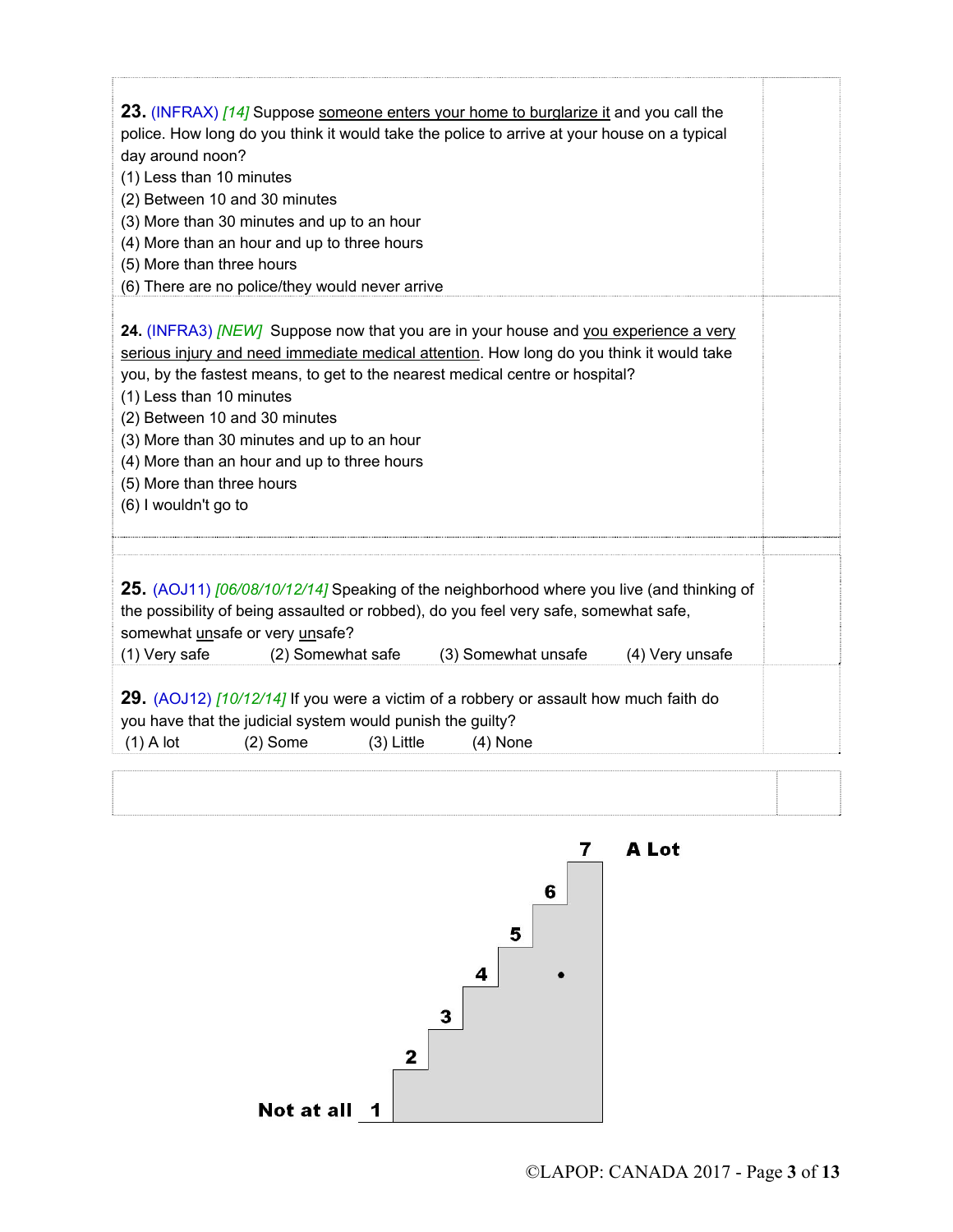| 30. Here is a staircase with steps numbered 1 to 7, where "1" is the lowest step and means<br>NOT AT ALL and "7" the highest and means A LOT. |                  |
|-----------------------------------------------------------------------------------------------------------------------------------------------|------------------|
| <b>a.</b> (B1) $[06/08/10/12/14]$ To what extent do you think the courts in Canada guarantee a fair<br>trial?                                 |                  |
| <b>b.</b> (B2) $[06/08/10/12/14]$ To what extent do you respect the political institutions of Canada?                                         | Coded<br>$1 - 7$ |
| C. (B3) [06/08/10/12/14] To what extent do you think that citizens' basic rights are well<br>protected by the political system of Canada?     | Coded<br>$1 - 7$ |
| e. (B4) [06/08/10/12/14] To what extent do you feel proud of living under the political system<br>of Canada?                                  | Coded<br>$1 - 7$ |
| <b>f.</b> (B6) [06/08/10/12/14] To what extent do you think that one should support the political<br>system of Canada?                        | Coded<br>$1 - 7$ |
| g. (B10A) [06/08/10/12] To what extent do you trust the justice system?                                                                       | Coded<br>$1 - 7$ |
| <b>h.</b> (B12) [06/08/10/12/14] To what extent do you trust the Canadian Armed Forces?                                                       | Coded<br>$1 - 7$ |
| i. (B13) [06/08/10/12/14] To what extent do you trust the Parliament?                                                                         | Coded<br>$1 - 7$ |
| $\int$ . (B18) [10/12] To what extent do you trust the RCMP?                                                                                  | Coded<br>$1 - 7$ |
| <b>k.</b> (B21) [06/08/10/12] To what extent do you trust political parties?                                                                  | Coded<br>$1 - 7$ |
| I. (B21A) [10/12/14] To what extent do you trust the Prime Minister?                                                                          | Coded<br>$1 - 7$ |
| m. (B31) [06/08/10/12/14] To what extent do you trust the Supreme Court?                                                                      | Coded<br>$1 - 7$ |
| n. (B32) [10/12] To what extent do you trust your municipal government?                                                                       | Coded<br>$1 - 7$ |
| 0. (B43) [06/08/10/12/14] To what extent are you proud of being a Canadian?                                                                   | Coded<br>$1 - 7$ |
| $\mathbf{p}$ . (B37) [10/12/14] To what extent do you trust the mass media?                                                                   | Coded<br>$1 - 7$ |
| q. (B47A) [14] To what extent do you trust elections in this country?                                                                         | Coded<br>$1 - 7$ |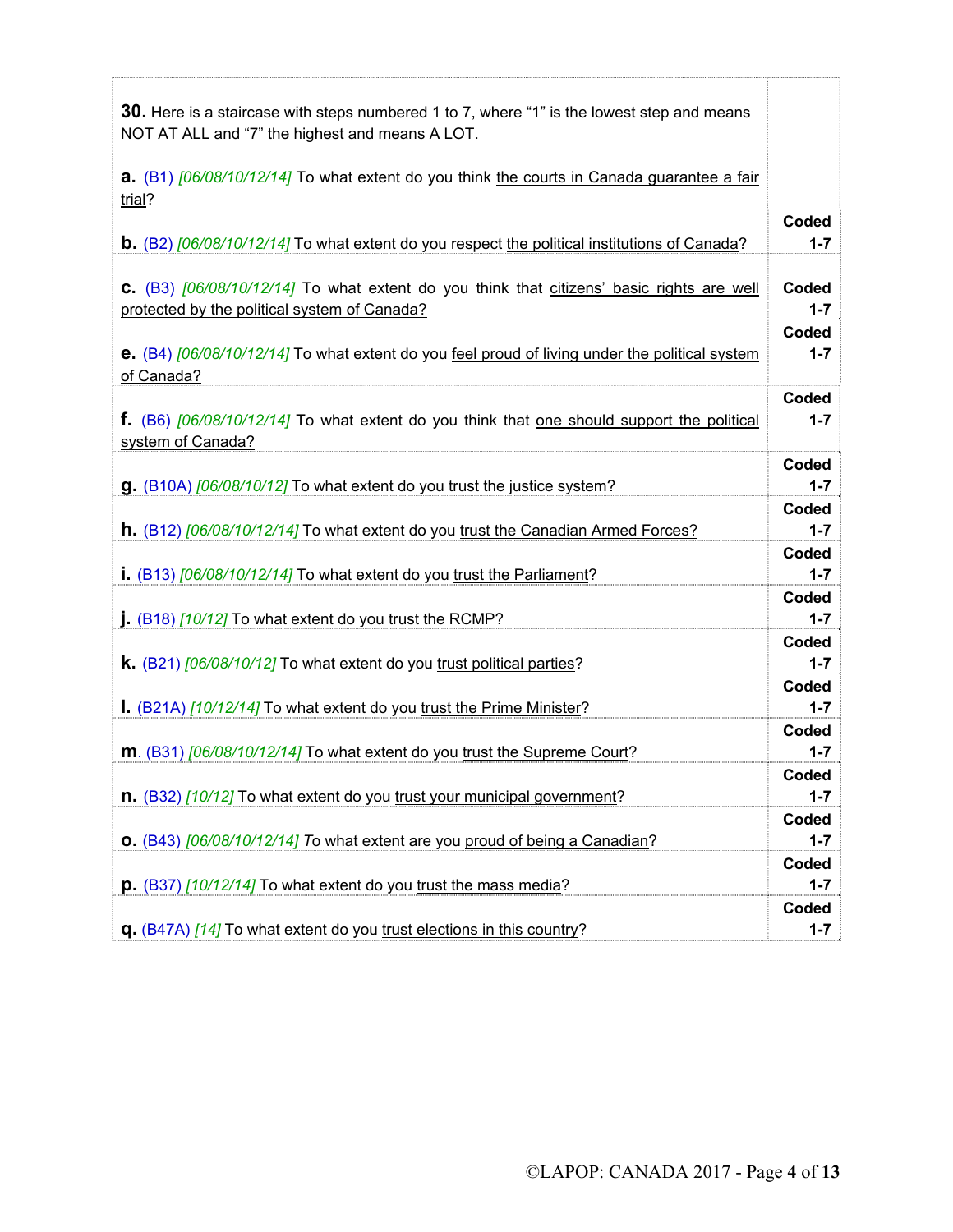

| <b>32.</b> Now we will use a similar staircase, but this time "1" means STRONGLY DISAGREE<br>and "7" means STRONGLY AGREE. A number in between 1 and 7 represents an<br>intermediate score. |         |
|---------------------------------------------------------------------------------------------------------------------------------------------------------------------------------------------|---------|
| Taking into account the current situation of this country, and using the staircase, we would<br>like you to tell us how much you agree or disagree with the following statements.           |         |
| <b>a.</b> (POP101) [10/12/14] It is necessary for the progress of this country that our prime                                                                                               | Coded   |
| ministers limit the voice and vote of opposition parties.                                                                                                                                   | $1 - 7$ |
| <b>b.</b> (POP107) [08/10/12/14] The people should govern directly rather than through elected                                                                                              | Coded   |
| representatives.                                                                                                                                                                            | $1 - 7$ |
| <b>C.</b> (POP113) $\frac{108}{10/12}{12}$ Those who disagree with the majority represent a threat to the                                                                                   | Coded   |
| country.                                                                                                                                                                                    | $1 - 7$ |

|               |            | 33. (M1) [10/12/14] Speaking in general of the current government, how would you rate<br>the job performance of Prime Minister Justin Trudeau? |           |                |  |
|---------------|------------|------------------------------------------------------------------------------------------------------------------------------------------------|-----------|----------------|--|
| (1) Very good | $(2)$ Good | (3) Neither good nor bad (fair)                                                                                                                | $(4)$ Bad | $(5)$ Very bad |  |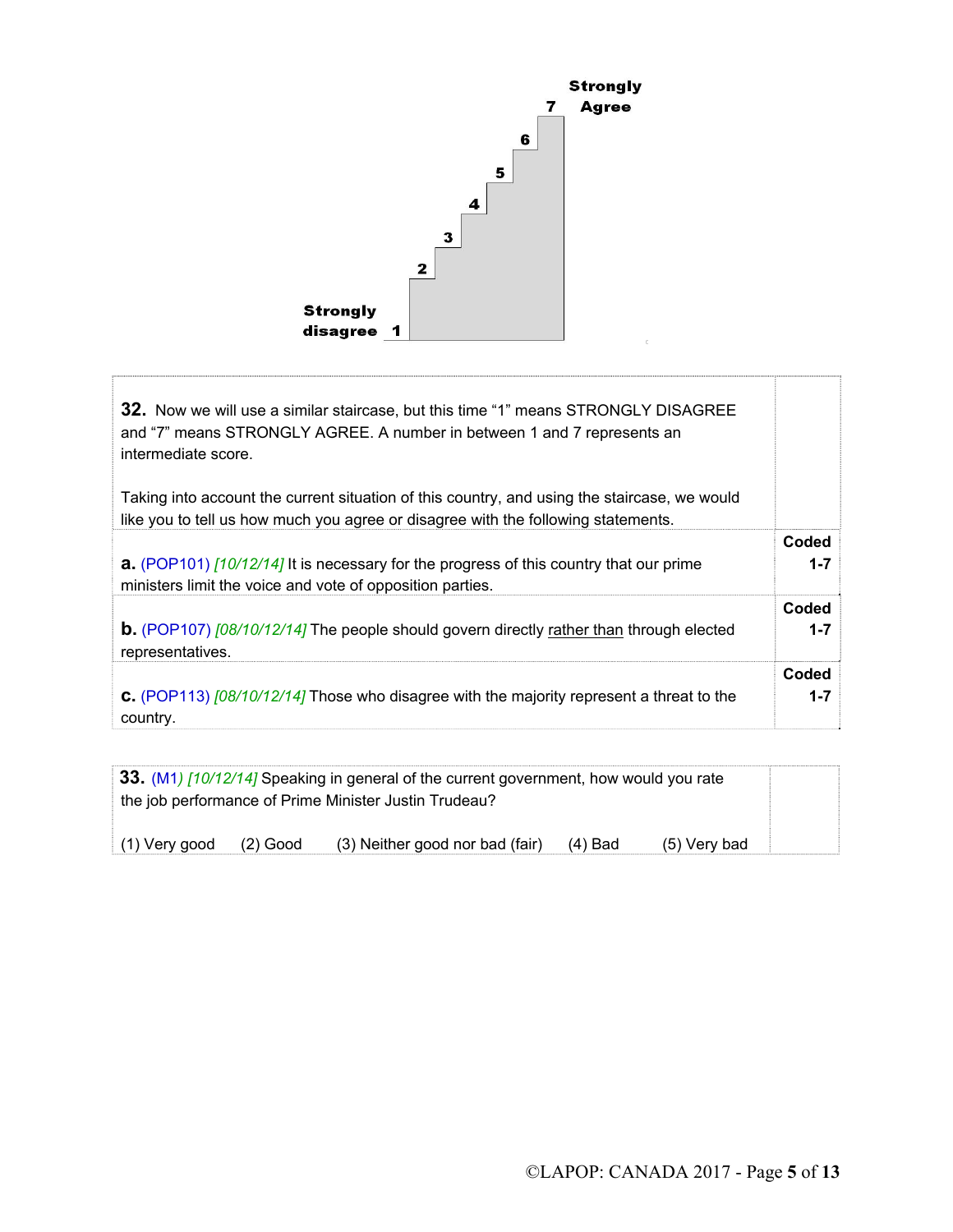**34.** Please tell us how much you agree or disagree with the following statements

| <b>d.</b> (ING4) $[06/08/10/12/14]$ Democracy may have problems, but it is better than any other              | Coded   |
|---------------------------------------------------------------------------------------------------------------|---------|
| form of government.                                                                                           | $1 - 7$ |
| <b>e.</b> (CANAB2008) [08/12/14] Despite our differences, we Canadians have many things that                  | Coded   |
| unite us as a country.                                                                                        | $1 - 7$ |
| <b>f.</b> (EFF1) $\left[10/12/14\right]$ Those who govern this country are interested in what people like you | Coded   |
| think.                                                                                                        | $1 - 7$ |
| <b>g.</b> (EFF2) [10/12/14] You feel that you understand the most important political issues of this          | Coded   |
| country.                                                                                                      | $1 - 7$ |
| <b>C.</b> (ROS4) [08/10/12/14] The Canadian government should implement strong policies to                    | Coded   |
| reduce income inequality between the rich and the poor.                                                       | $1 - 7$ |
| h. (AOJ22NEW) <i>[NEW]</i> To reduce crime in a country like ours, punishment of criminals must               | Coded   |
| be increased.                                                                                                 | $1 - 7$ |

And changing to another topic . . .

ſ

| [Continue using the same staircase 1 Strongly disagree - 7 Strongly agree]                                                                                                                                                    |                  |
|-------------------------------------------------------------------------------------------------------------------------------------------------------------------------------------------------------------------------------|------------------|
| 35a. (MEDIA3) <i>[NEW]</i> To what extent do you agree or disagree with this statement?<br>Information reported by the Canadian news media is an accurate representation of the different<br>viewpoints that exist in Canada. | Coded<br>$1 - 7$ |
| 35b. (MEDIA4) <i>[NEW]</i> The Canadian news media are controlled by a few big corporations.                                                                                                                                  | Coded<br>$1 - 7$ |

| works in Canada?                                                                                  |               |                                                                                 | 36. (PN4) [06/08/10/1/142] And now, changing the subject, in general, would you say that<br>you are very satisfied, satisfied, dissatisfied or very dissatisfied with the way democracy |  |  |  |
|---------------------------------------------------------------------------------------------------|---------------|---------------------------------------------------------------------------------|-----------------------------------------------------------------------------------------------------------------------------------------------------------------------------------------|--|--|--|
| (1) Very satisfied                                                                                | (2) Satisfied | (3) Dissatisfied                                                                | (4) Very dissatisfied                                                                                                                                                                   |  |  |  |
|                                                                                                   |               |                                                                                 | 37. (DEM2) [06/10/12/14] Which of the following statements do you agree with the most:                                                                                                  |  |  |  |
| (1) For people like me it doesn't matter whether a government is democratic or non-<br>democratic |               |                                                                                 |                                                                                                                                                                                         |  |  |  |
| (2) Democracy is preferable to any other form of government<br>democratic one.                    |               | (3) Under some circumstances an authoritarian government may be preferable to a |                                                                                                                                                                                         |  |  |  |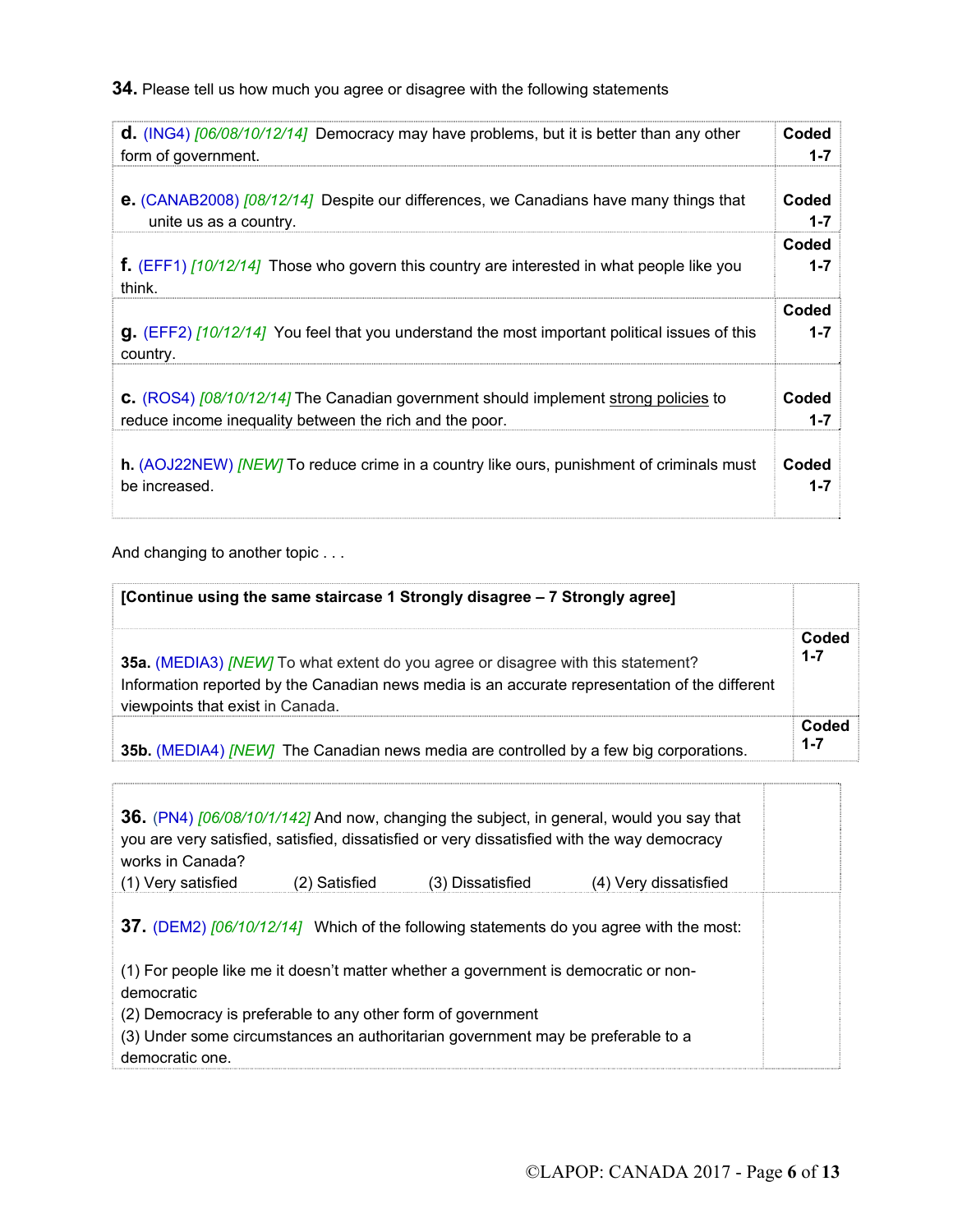| [Order of 41 and 40 is switched<br>For Q.41 - label the crime option JC10, corruption option<br><b>JC131</b>                                                                                                                                                                                                                                                                                 |                               |                                  |  |
|----------------------------------------------------------------------------------------------------------------------------------------------------------------------------------------------------------------------------------------------------------------------------------------------------------------------------------------------------------------------------------------------|-------------------------------|----------------------------------|--|
| 41. (JC10/JC13) [NEW] Some people say that under<br>some circumstances it would be justified for the military of<br>this country to take power by a coup d'état (military coup).<br>In your opinion would a military coup be justified when<br>there is a lot of [corruption/crime]?<br><b>INOTE TO PROGRAMMER - SPLIT SAMPLE: RANDOMLY SELECT</b><br><b>EITHER "CORRUPTION" OR "CRIME"]</b> | (1) Yes, it is<br>justified   | $(2)$ No, it is<br>not justified |  |
| 40. $(JC15A)$ $\left[10/12/14\right]$ Do you believe that when the<br>country is facing very difficult times it is justifiable for the<br>Prime Minister to close the Parliament, and govern without<br>Parliament?                                                                                                                                                                          | $(1)$ Yes, it is<br>justified | $(2)$ No, it is<br>not justified |  |

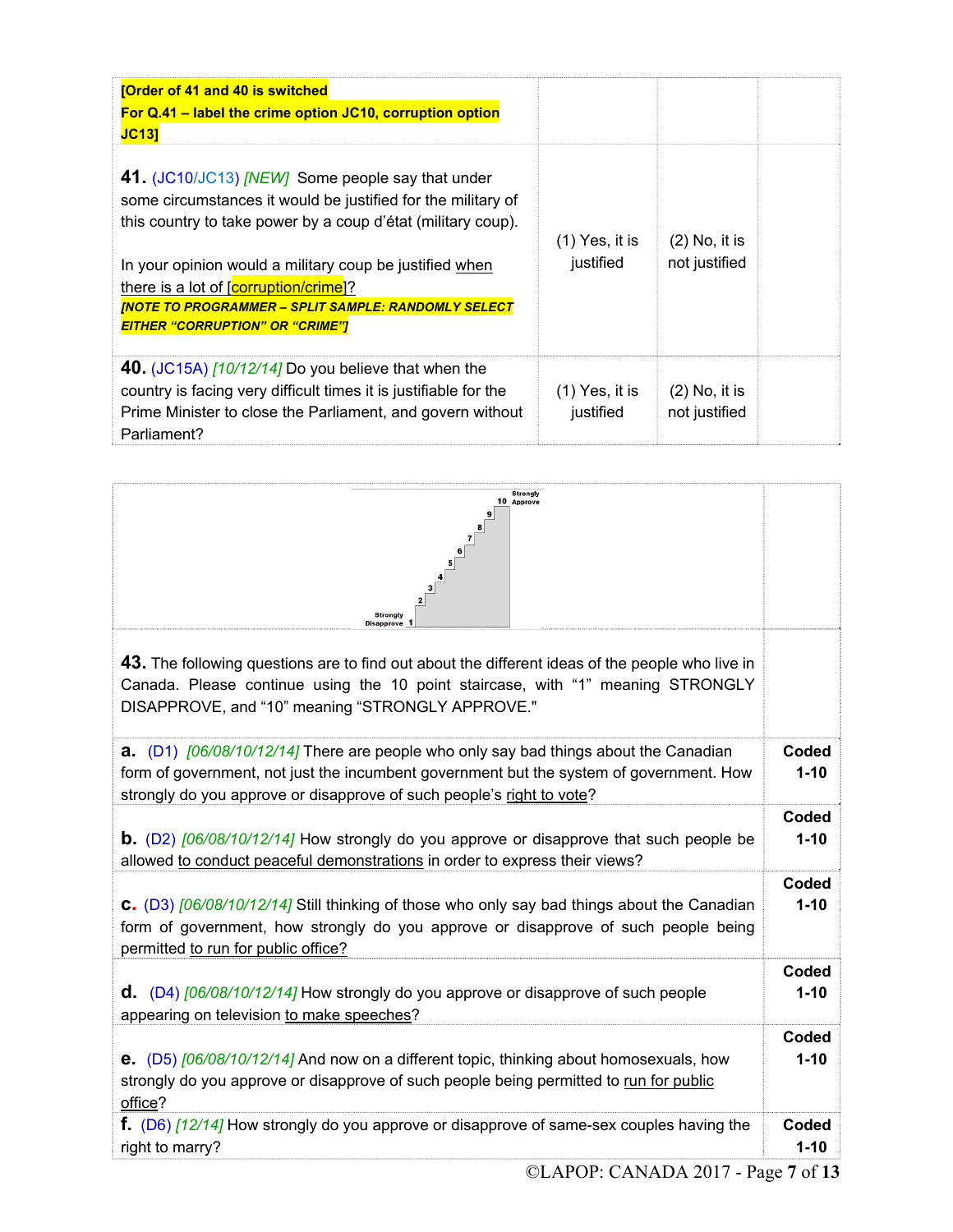|                                                                                                                                         | Very<br>little | Enough         | Too<br>much | <b>Decline to Answer</b> |
|-----------------------------------------------------------------------------------------------------------------------------------------|----------------|----------------|-------------|--------------------------|
| 44. (LIB1) <i>[NEW]</i> Do you believe that<br>nowadays in this country we have very<br>little, enough or too much freedom of<br>press? |                | $\mathfrak{p}$ | 3           | 888888                   |
| 45. (LIB2B) [NEW] And freedom of<br>expression. Do we have very little,<br>enough or too much?                                          |                | 2              | 3           | 888888                   |
| 46. (LIB2C) [NEW] And freedom to<br>express political views without fear.<br>Do we have very little, enough or too<br>much?             |                | 2              | 3           | 888888                   |
| 47. (LIB4) <i>[NEW]</i> And human rights<br>protection. Do we have very little,<br>enough or too much?<br>And now on another topic.     |                | 2              | 3           | 888888                   |

|                                                                                                    | N٥ | Yes | Decline to<br>answer |  |
|----------------------------------------------------------------------------------------------------|----|-----|----------------------|--|
| 52. (EXC18) [NEW] Do you think given the way things<br>are, sometimes paying a bribe is justified? |    |     |                      |  |

## **53.** (EXC7NEW) *[NEW]*

Thinking of the politicians of Canada… how many of them do you believe are involved in corruption?

(1) None (2) Less than half of them (3) Half of them (4) More than half of them (5) All of them

**54.** (POL1) *[10/12]* How much interest do you have in politics: a lot, some, little, or none?

 $(1)$  A lot  $(2)$  Some  $(3)$  Little  $(4)$  None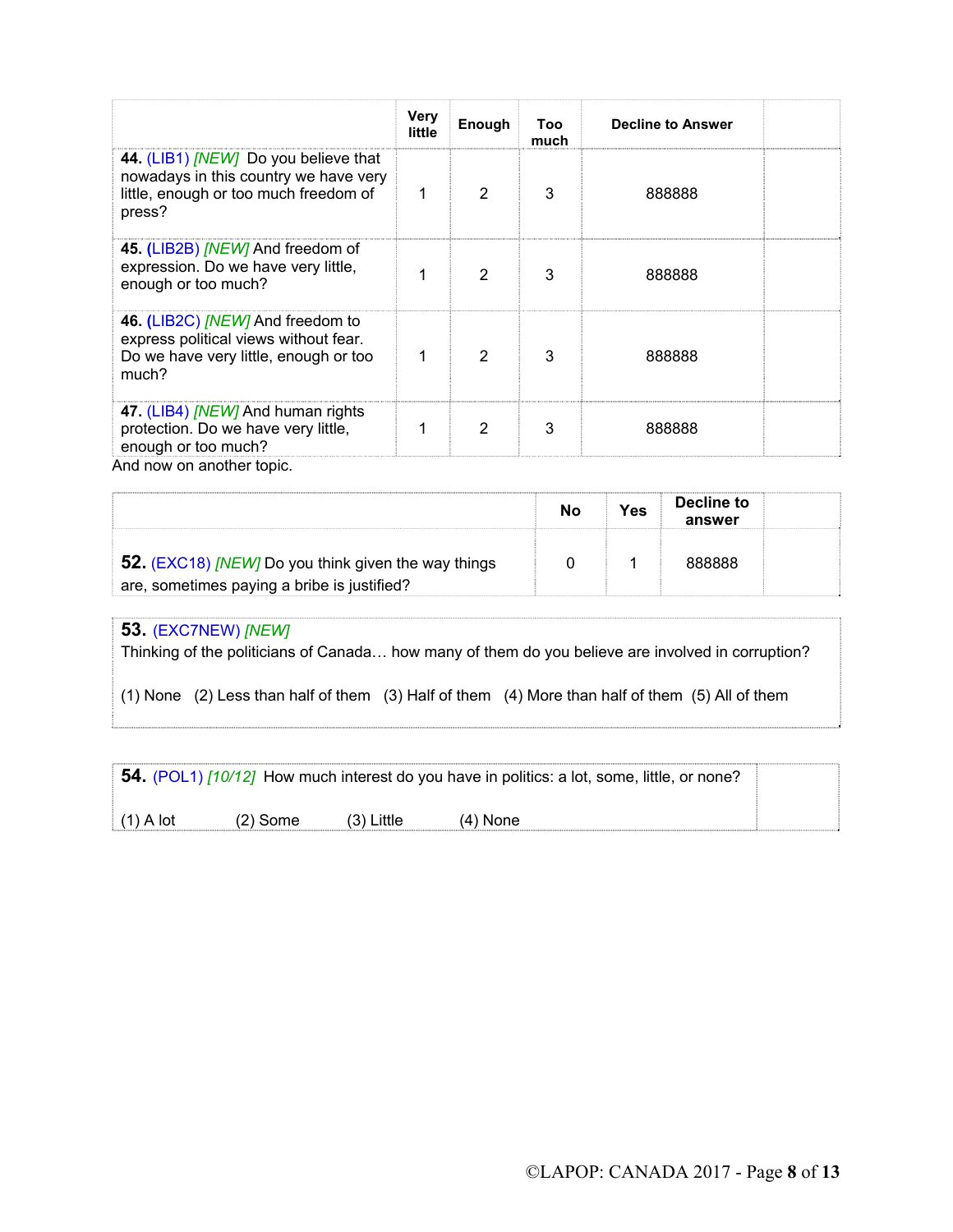Moving to another topic…

| [Use 7 point "agree – disagree" scale (from previous)]<br>For this question please use the 7 point scale, with "1" meaning STRONGLY<br><b>DISAGREE and "7" meaning STRONGLY AGREE.</b>                                                                                                                                                                        |                  |
|---------------------------------------------------------------------------------------------------------------------------------------------------------------------------------------------------------------------------------------------------------------------------------------------------------------------------------------------------------------|------------------|
| <b>55.</b> (DST1B) <i>[NEW]</i> The government should spend more money to enforce building codes<br>and regulations to make homes safer from natural disasters, even if it means spending less<br>on other programs                                                                                                                                           | Coded<br>$1 - 7$ |
| <b>56.</b> (DRK1) <i>[NEW]</i> How likely do you think it is that you or someone in your immediate<br>family here in Canada could be killed or seriously injured in a natural disaster, such as<br>floods, earthquakes, tornados or storms in the next 25 years? Do you think it is<br>(1) Not likely (2) A little likely (3) Somewhat likely (4) Very likely |                  |

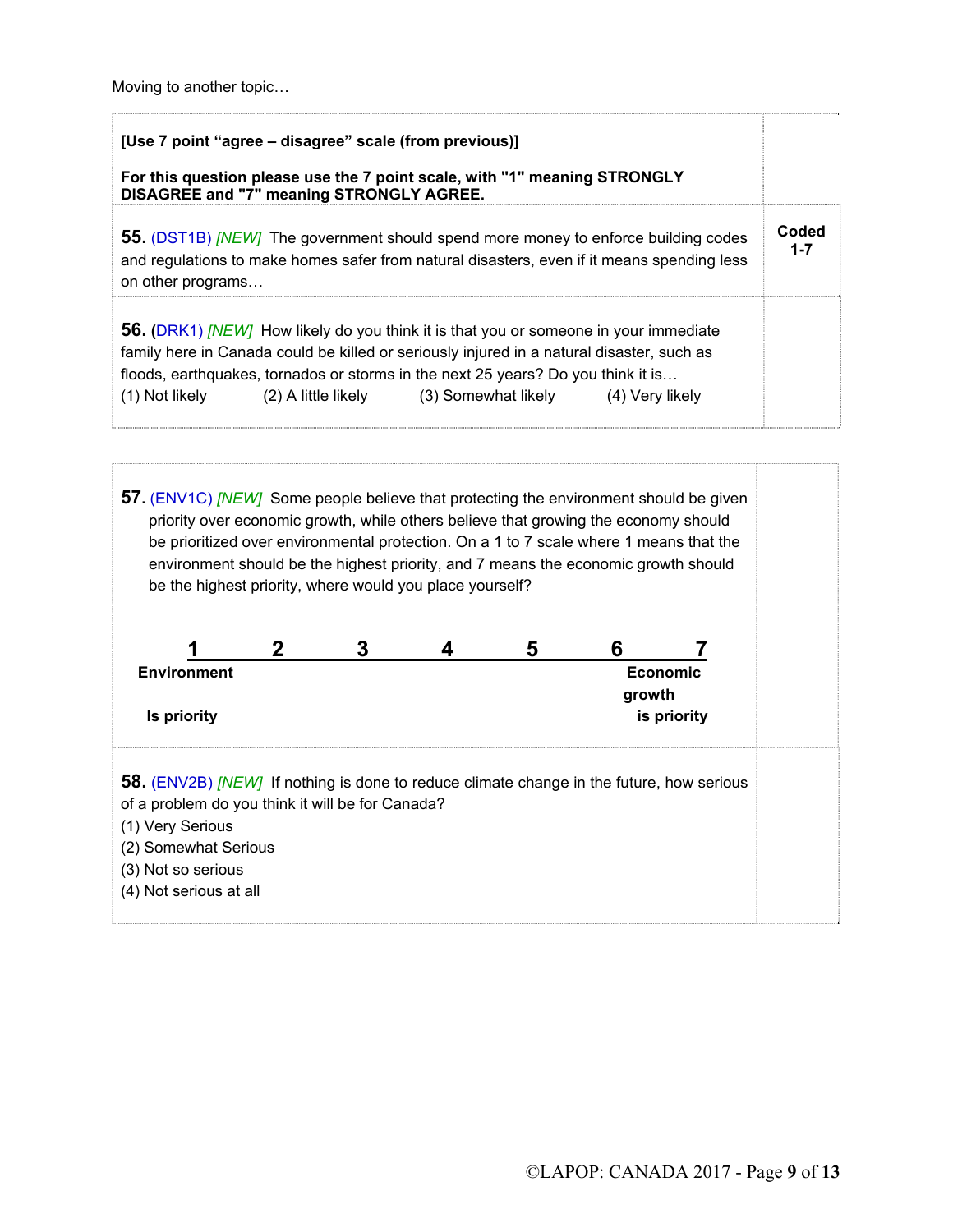And now a few questions about yourself for classification purposes. .

| 61. $(Q3C)$ $[12/14]$ What is your religion, if any?                                                                                                                                                                                                                                                                                                                                                                                                                                                                                                                                                                                                                                                                                                                                                                                                                                                                                                                                                                      |  |  |  |  |
|---------------------------------------------------------------------------------------------------------------------------------------------------------------------------------------------------------------------------------------------------------------------------------------------------------------------------------------------------------------------------------------------------------------------------------------------------------------------------------------------------------------------------------------------------------------------------------------------------------------------------------------------------------------------------------------------------------------------------------------------------------------------------------------------------------------------------------------------------------------------------------------------------------------------------------------------------------------------------------------------------------------------------|--|--|--|--|
| (1) Catholic<br>(4114) Greek Orthodox/Eastern Orthodox<br>(2) Protestant, Mainline Protestant or Protestant non-Evangelical (Anglican; Calvinist; Lutheran; Methodist;<br>Presbyterian; Episcopalian)<br>(5) Evangelical and Pentecostal (Evangelical; Pentecostals; Church of God; Assemblies of God; Universal<br>Church of the Kingdom of God; Gospel; Christ Pentecostal Church; Christian Congregation; Mennonite; Brethren;<br>Christian Reformed Church; Charismatic non-Catholic)<br>(6) Church of Latter Day Saints (LDS) (Mormon)<br>(12) Jehovah's Witness.<br>(4113) Muslim<br>(10) Jewish (Orthodox; Conservative; Reform, Reconstructionist, Renewal)<br>(3) Other Non-Christian Eastern Religions (Buddhist; Hinduism; Taoist; Confucianism; Baha'i)<br>(7) Traditional or Aboriginal Religions<br>(4) None (Believe in a Supreme Entity but do not belong to any religion) [SKIP TO Q.63]<br>(11) Agnostic, atheist (Do not believe in God). [SKIP TO Q.63]<br>$(15)$ Other<br>(888888) Decline to answer |  |  |  |  |
| 62. (Q5A) [NEW] How often do you attend religious services?                                                                                                                                                                                                                                                                                                                                                                                                                                                                                                                                                                                                                                                                                                                                                                                                                                                                                                                                                               |  |  |  |  |
| (3) Once a month<br>(1) More than once per week<br>(2) Once per week<br>(4) Once or twice a year (5) Never or almost never                                                                                                                                                                                                                                                                                                                                                                                                                                                                                                                                                                                                                                                                                                                                                                                                                                                                                                |  |  |  |  |
| 63. (Q5B) [12/14] How important is religion in your life?<br>(1) Very important (2) Rather important (3) Not very important (4) Not at all important                                                                                                                                                                                                                                                                                                                                                                                                                                                                                                                                                                                                                                                                                                                                                                                                                                                                      |  |  |  |  |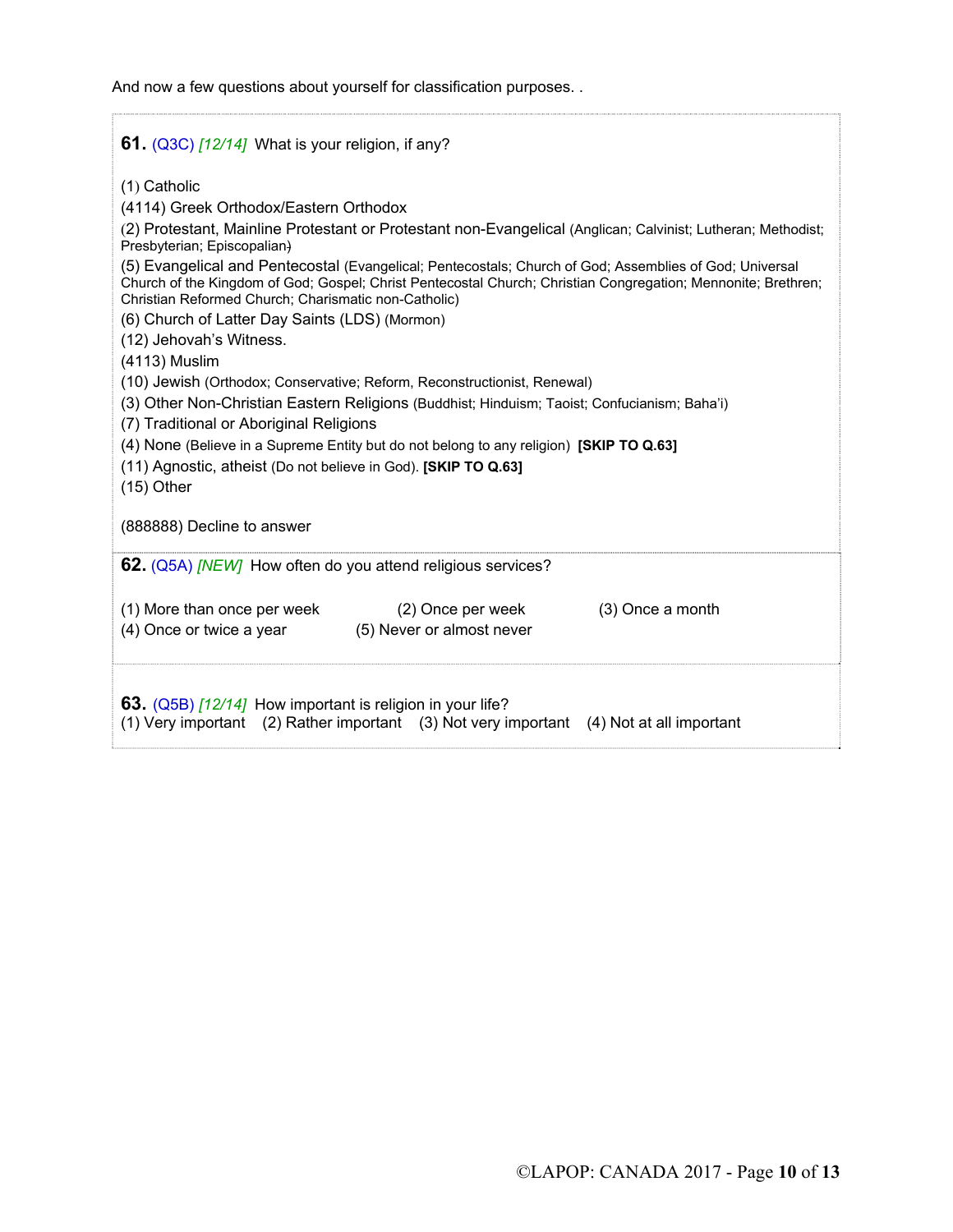**63.** (Q10NEW) *[12/14]* Which of the following best describes the total annual income before taxes of all members in your household for 2016?

(01) Less than \$10,000 (02) \$10,000 to \$19,999 (03) \$20,000 to \$29,999 (04) \$30,000 to \$39,999 (05) \$40,000 to \$49,999 (06) \$50,000 to \$59,999 (07) \$60,000 to \$69,999 (08) \$70,000 to \$79,999 (09) \$80,000 to \$99,999 (10) \$100,000 to \$119,999 (11) \$120,000 to \$139,999 (12) \$140,000 to \$159,999 (13) \$160,000 to \$189,999 (14) \$190,000 to \$219,999 (15) \$220,000 to \$249,999

(16) More than \$249,999

(888888) Decline to answer

**64.** (Q10D) *[10/12/14]* The salary that you receive and total household income:

(1) Is good enough for you and you can save from it

(2) Is just enough for you, so that you do not have major problems

(3) Is not enough for you and you are stretched

(4) Is not enough for you and you are having a hard time

(888888) Decline to answer

**XX.** (PR1) *[NEW]*Is the home in which you reside…

- (1) Rented
- (2) Owned
- (3) Borrowed or shared
- (4) Another situation

(888888) Decline to answer

**66.** (Q11N) *[10/12/14]* What is your marital status?

| $(1)$ Single | (2) Married |
|--------------|-------------|
|--------------|-------------|

(3) Common law/Domestic partnership (living with an unmarried partner)

(4) Divorced (5) Separated (6) Widowed

(888888) Decline to answer

**67.** (Q12C)*[10/1214]* How many people in total live in your household at this time? **\_\_\_\_\_\_\_\_\_\_\_** (888888) Decline to answer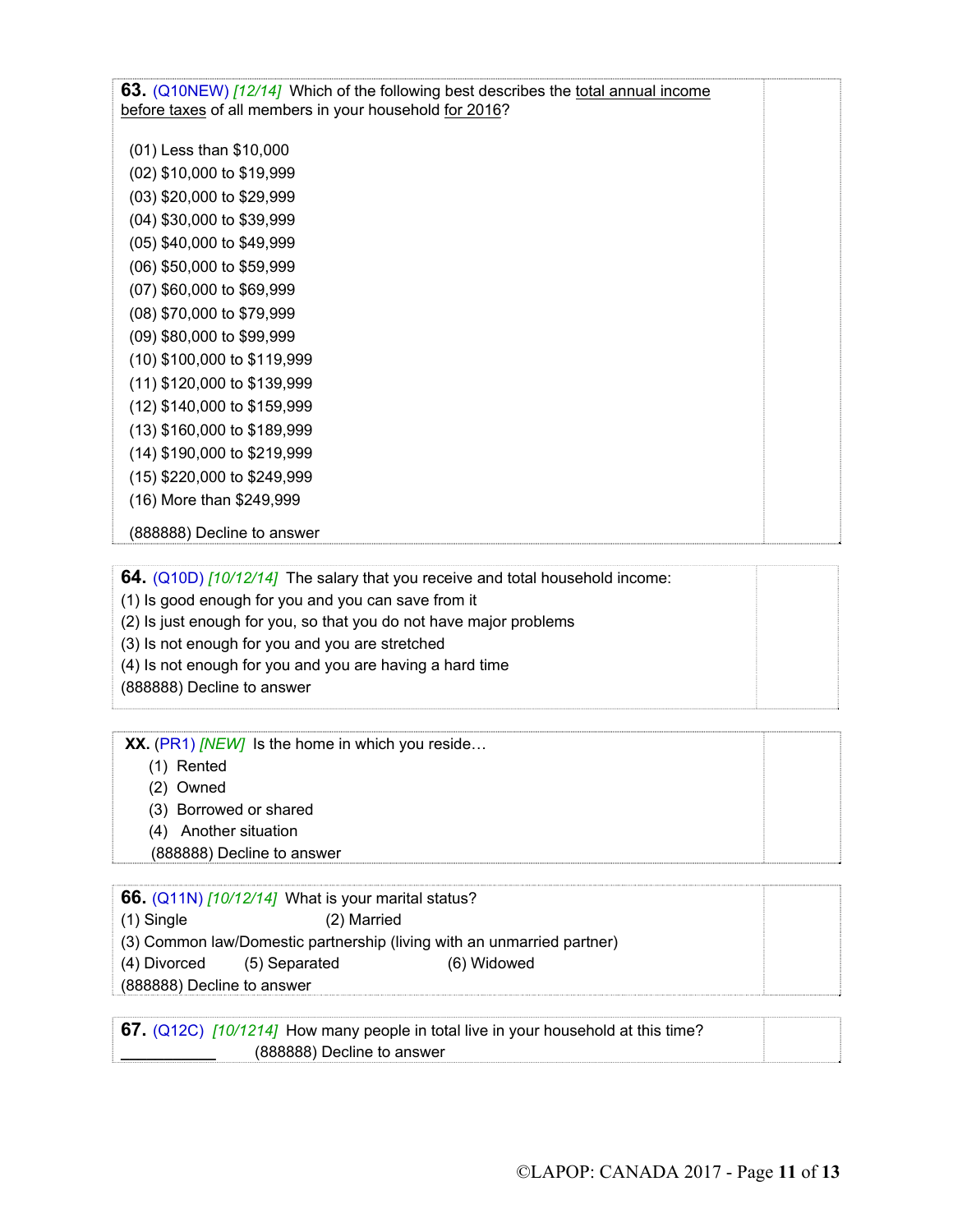| XX. $(Q12)$ [10/12/14]. How many children, if any, do you have?                        |
|----------------------------------------------------------------------------------------|
| [Continue]<br>$(000000 = none)$ [Skip to CANETID]                                      |
| (888888) Decline to answer                                                             |
|                                                                                        |
| XX. (12M/F) [NEW] How many sons and how many daughters do you have?                    |
| Q12M. [Number of sons]                                                                 |
|                                                                                        |
| (888888) Decline to answer                                                             |
|                                                                                        |
| 69. (CANETID) [10/12/14] In addition to being Canadian, what is your primary ethnic or |
| cultural background? (If more than one, please indicate your primary background)       |
|                                                                                        |
| (1) English/Scottish/Irish Welsh                                                       |
| (2) French/Quebecois                                                                   |
| (3) Italian                                                                            |
| (4) Portuguese                                                                         |
| (5) Other European (Russian, German, Dutch, Scandinavian, Polish, Spanish, Hungarian)  |
| (6) Aboriginal (First Nations, Metis, Inuit)<br>(7) African                            |
| (8) Greek                                                                              |
| (9) Jewish                                                                             |
| (10) West Indian (Caribbean, Jamaican, Guyanese)                                       |
| (11) South Asian (East Indian, Sri Lankan, Pakistan)                                   |
| (12) Southeast Asian (Vietnamese, Cambodian, Malaysian, Filipino)                      |
| (13) Chinese                                                                           |
| (14) Other East Asian (Japanese, Korean)                                               |
| (15) West Asian/Middle Eastern/Arab                                                    |
| (16) American                                                                          |
| (17) Canadian                                                                          |
| (18) Latin American (Mexican, Central/South American)<br>(20) Acadian                  |
| (21) Mixed Race                                                                        |
| (97) Other (SPECIFY ______________)                                                    |
|                                                                                        |
| (888888) Decline to answer                                                             |
|                                                                                        |
|                                                                                        |
| 70. (CANNC4) [10/12/14] Were you born in Canada?                                       |
| (888888) Decline to answer<br>$(1)$ Yes<br>$(2)$ No                                    |
| 73. $(Q2Y)$ [10/12/14] In what year were you born? $\_\_$                              |
| (888888) Decline to answer                                                             |
|                                                                                        |
|                                                                                        |
| 74. ( $Q1$ ) [10/12/14] Please indicate your gender.                                   |
| Male<br>(2) Female<br>$(3)$ Other<br>(1)<br>(888888) Decline to answer                 |